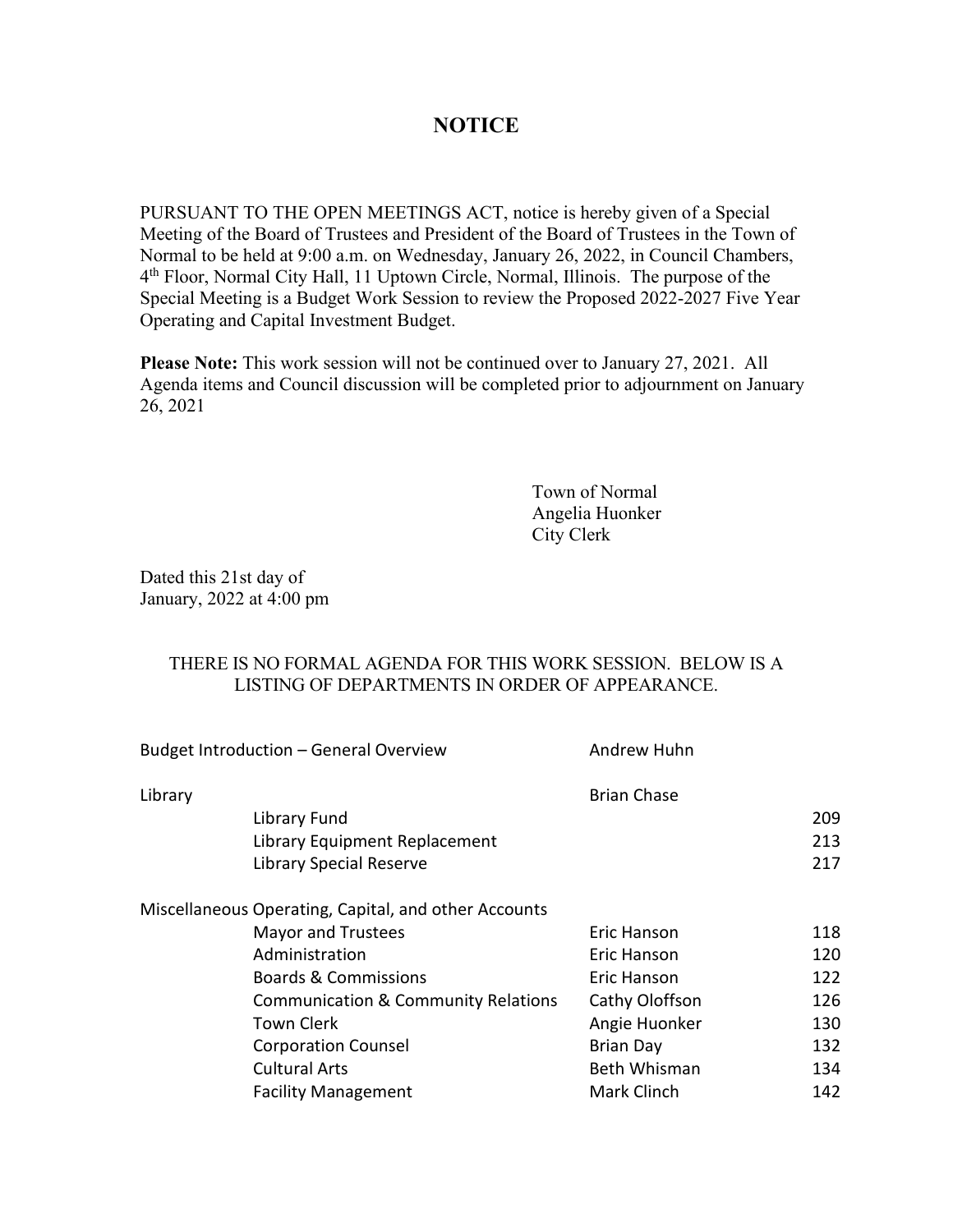|                         | <b>Human Resources</b>           | Jenny Keigher       | 154 |
|-------------------------|----------------------------------|---------------------|-----|
|                         | Health & Dental Fund             | Jenny Keigher       | 329 |
|                         | Innovation & Technology          | Vasu Gadhiraju      | 156 |
|                         | Inspections                      | <b>Greg Troemel</b> | 158 |
|                         | <b>Community Development</b>     | G. Troemel/J. Toney | 221 |
|                         | <b>General Expense</b>           | Andrew Huhn         | 124 |
|                         | Finance                          | Andrew Huhn         | 144 |
|                         | Parking                          | Andrew Huhn         | 146 |
|                         | <b>Underpass Fund</b>            | Andrew Huhn         | 241 |
|                         | American Rescue Plan Fund        | Andrew Huhn         | 249 |
|                         | Capital Investment Fund          | Andrew Huhn         | 255 |
|                         | <b>Fire Station Fund</b>         | Andrew Huhn         | 259 |
|                         | General Vehicle/Equip. Reserve   | Andrew Huhn         | 325 |
|                         | <b>Police Pension</b>            | Andrew Huhn         | 337 |
|                         | <b>Fire Pension</b>              | Andrew Huhn         | 341 |
|                         | Debt Service & Project Reserve   | Karen Killingsworth | 229 |
|                         | <b>Uptown TIF</b>                | Karen Killingsworth | 267 |
|                         | Main & Osage TIF                 | Karen Killingsworth | 267 |
|                         | Main & I-55 TIF                  | Karen Killingsworth | 267 |
|                         | One Normal Plaza TIF             | Karen Killingsworth | 267 |
|                         | North Normal TIF                 | Karen Killingsworth | 267 |
|                         | <b>Bond Summary</b>              | Karen Killingsworth | 273 |
|                         | Debt Service Funds               | Karen Killingsworth | 277 |
|                         | SSA Bond - College Hills         | Karen Killingsworth | 333 |
| Fire                    |                                  | Mick Humer          |     |
|                         | Fire Department                  |                     | 150 |
|                         | <b>Fire Prevention</b>           |                     | 152 |
|                         | Foreign Fire Tax                 |                     | 237 |
| Police                  |                                  | Rich Bleichner      |     |
|                         | <b>Police Department</b>         |                     | 190 |
|                         | <b>Narcotics Enforcement</b>     |                     | 192 |
|                         | <b>Federal Equitable Sharing</b> |                     | 225 |
|                         | <b>Cannabis Excise Tax</b>       |                     | 245 |
| <b>Water Department</b> |                                  | John Burkhart       |     |
|                         | Operating                        |                     | 283 |
|                         | Treatment                        |                     | 286 |
|                         | Distribution                     |                     | 287 |
|                         | <b>Water IEPA Loans</b>          |                     | 289 |
|                         | Capital Investment               |                     | 291 |
|                         | Water Replacement Fund           |                     | 295 |
|                         | Water Bond Debt Service Funds    |                     | 299 |